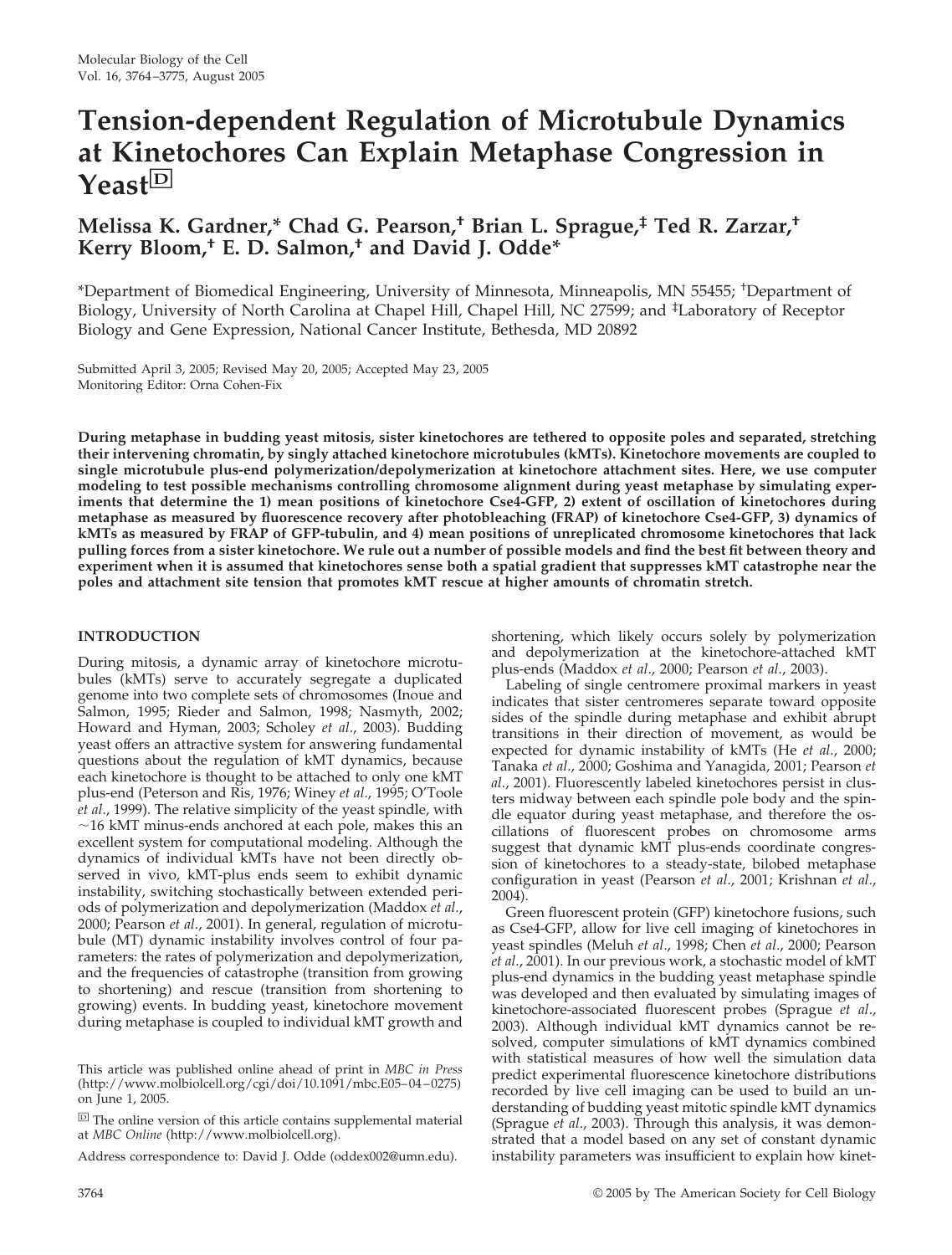ochores tend to cluster midway between the poles and the equator in yeast metaphase spindles (Sprague *et al*., 2003). However, reasonable agreement between simulated and experimental data for the distribution of kinetochores was found using a model with a temporally stable spatial gradient between the spindle poles in either catastrophe or rescue frequency combined with constant values for the other frequency (Sprague *et al*., 2003). For example, in the spatial gradient models, higher frequencies of catastrophe in the middle of the spindle relative to the poles promoted kinetochore movement poleward, or higher frequencies of rescue near the poles relative to the middle of the spindle promoted kinetochore movement away from the poles.

It has been proposed for higher eukaryotes that mechanical tension on the kinetochore could modulate MT stability, acting as a key regulator of kMT dynamics (Nicklas, 1988; Skibbens *et al*., 1993, 1995; Rieder and Salmon, 1994, 1998; Inoue and Salmon, 1995; Skibbens and Salmon, 1997). Recent evidence in *Xenopus* extract spindles indicated that mechanical stress regulates MT dynamics locally at the kinetochore–MT attachment site, such that tension between sister kinetochores may promote MT polymerization (Maddox *et al*., 2003; Cimini *et al*., 2004). In addition, tension between sister kinetochores is important for the stability of kMT attachments and for turning off the spindle checkpoint that regulates anaphase onset in yeast (Dewar *et al*., 2004). Due to the significant spacing between sister kinetochores in yeast metaphase  $({\sim}700 \text{ nm})$ , communication between sister kinetochores is likely facilitated via mechanical tension through the intervening chromatin, because chemical signaling over such a distance would be improbable.

Here, we have used computer simulation to explore how mechanical tension at the kinetochore might contribute to metaphase chromosome alignment in budding yeast. First, we established that spatial gradient models similar to those described by Sprague *et al*. (2003) do not predict the low incidence of kinetochores crossing the equator, as observed experimentally by measurements of fluorescence recovery after photobleaching (FRAP) of the kinetochore-associated protein Cse4-GFP (Pearson *et al*., 2004). We then tested four various ways that kinetochore tension alone or in combination with catastrophe or rescue gradients between the poles would predict the extent of kinetochore movements as measured by the Cse4-green fluorescent protein (GFP) FRAP data. The best fit to the experimental data was achieved by kinetochores sensing a stable gradient between the poles to spatially control kMT plus-end catastrophe frequency and by sensing tension generated via chromatin stretching between sister kinetochores to control kMT plus-end rescue frequency. This model also quantitatively reproduces metaphase kinetochore distributions and kMT dynamics as measured by GFP-Tubulin FRAP experiments without parameter value adjustment between different experimental data sets. In addition, by eliminating simulated tension between sister kinetochores, the model quantitatively reproduces the kinetochore distribution in yeast mutants (*cdc6*) that enter mitosis with unreplicated chromosomes. In these cells, chromosomes in mitosis have single kinetochores and thus lack the tension generated via chromatin stretching from a sister kinetochore. Kinetochores in *cdc6* mutant spindles achieve average positions up close to the poles, positions not predicted by the rescue gradient model.

All of the simulations were based on the explicit assumptions that 1) kMT dynamics are at steady state during metaphase (Figure S1 and Supplemental Material), 2) there is one kinetochore attached per MT, 3) MT assembly dynamics occur only at the kinetochore, 4) kinetochores do not detach

from MTs during steady-state metaphase, and 5) the kinetochore marker Cse4-GFP closely tracks the plus-end dynamics of kMTs (see Figure S2). In addition, spindle length was held constant during each simulation, although the exact distribution of experimentally observed spindle lengths was reproduced in both wild-type and *cdc6* simulations such that spindle length was allowed to vary between each simulation. A number of alternate models were considered and failed to reproduce one or more of the four different experimental results (Table S1 and Supplemental Material). In this way, we show that a model in which the kinetochore regulates kMT dynamics by sensing both distance from its sister kinetochore (via tension) and spindle position relative to the middle of the spindle (via a catastrophe gradient) is able to reproduce experimentally observed kinetochore dynamics and congression in yeast metaphase.

#### **MATERIALS AND METHODS**

#### *Yeast Strains and Media*

The yeast strains used for this study were KBY2125 (MATa *cdc6GAL-CDC6: URA cdc15-2 PDS1 myc:LEU2* pKK1 *cse4::HB SPC29CFPKAN*), KBY2010 (MATa *trp1-63*, *leu2-1*, *ura3-52*, *his3-200*, *lys2-801 cse4::HYG* pKK1) and KBY2012 (MATa *trp1-63*, *leu2-1*, *ura3-52*, *his3-200*, *lys2-801 cse4::HYG SPC29- CFP-KAN* pKK1). Fluorescent constructs to generate GFP-labeled kinetochores (Cse4-GFP) and cyan fluorescent protein (CFP)-labeled centromeres (Spc29-CFP) were described previously (Pearson *et al*., 2001).

Cell growth techniques and conditions were described previously (Sprague *et al*., 2003). However, KBY2125 was grown in galactose media for expression of Cdc6p. Unreplicated chromosomes were generated by arresting an asynchronous culture in S phase with 200 mM hydroxyurea (HU) for 2 h. Cells were then washed into glucose media to repress Cdc6p expression with HU for 1 h, released from HU into glucose media, and allowed to complete replication and progress through mitosis. Cells were then allowed to progress into a second mitosis with unreplicated chromosomes. Control cells were created by repeating the S-phase arrest protocol in galactose only to maintain Cdc6p expression.

#### *Fluorescence Microscopy*

All cell imaging was performed as reported previously (Pearson *et al*., 2001; Sprague *et al*., 2003).

#### *Simulation of MT Dynamics*

A Monte Carlo technique was used to simulate individual kMTs undergoing dynamic instability using MATLAB (version 6.0; Mathworks, Natick, MA) as described previously (Sprague *et al*., 2003). Additional details provided in Supplemental Material.

#### *Simulation of Image Formation by Fluorescence Microscopy*

Simulated kinetochore positions were compared with experimentally obtained images of kinetochore-bound fluorescence by simulation of the image formation process in fluorescence microscopy (Sprague *et al*., 2003). Briefly, it was assumed that each kinetochore remained attached to the tip of its kMT for the duration of the simulated experiments. At specified time points in each simulated experiment, a simulated fluorescence image of the spindle was generated by convolving the three-dimensional point spread function of the microscope with the kinetochore and spindle pole body position matrices (Sprague *et al*., 2003).

#### *Simulation of Cse4-GFP and GFP-Tubulin FRAP Experiments*

FRAP experiments were simulated by modeling experimental fluorescence bleaching events and quantifying recovery over time. Detailed simulation methods are described in Supplemental Materials**.**

#### *Simulation of Kinetochore Distribution in cdc6 (Replication-deficient) Spindles*

As in the simulation of wild-type spindles, the spindle length and relative background noise for each *cdc6* replication-deficient experimental image were matched to create a simulated fluorescence image of each mutant spindle. All remaining aspects of the MT dynamics simulations were identical to wildtype cells, with the exception that eight kMTs were modeled per spindle pole rather than 16 for replicated chromosomes. It was assumed that, on average, the 16 single kinetochores were distributed in equal numbers to each pole.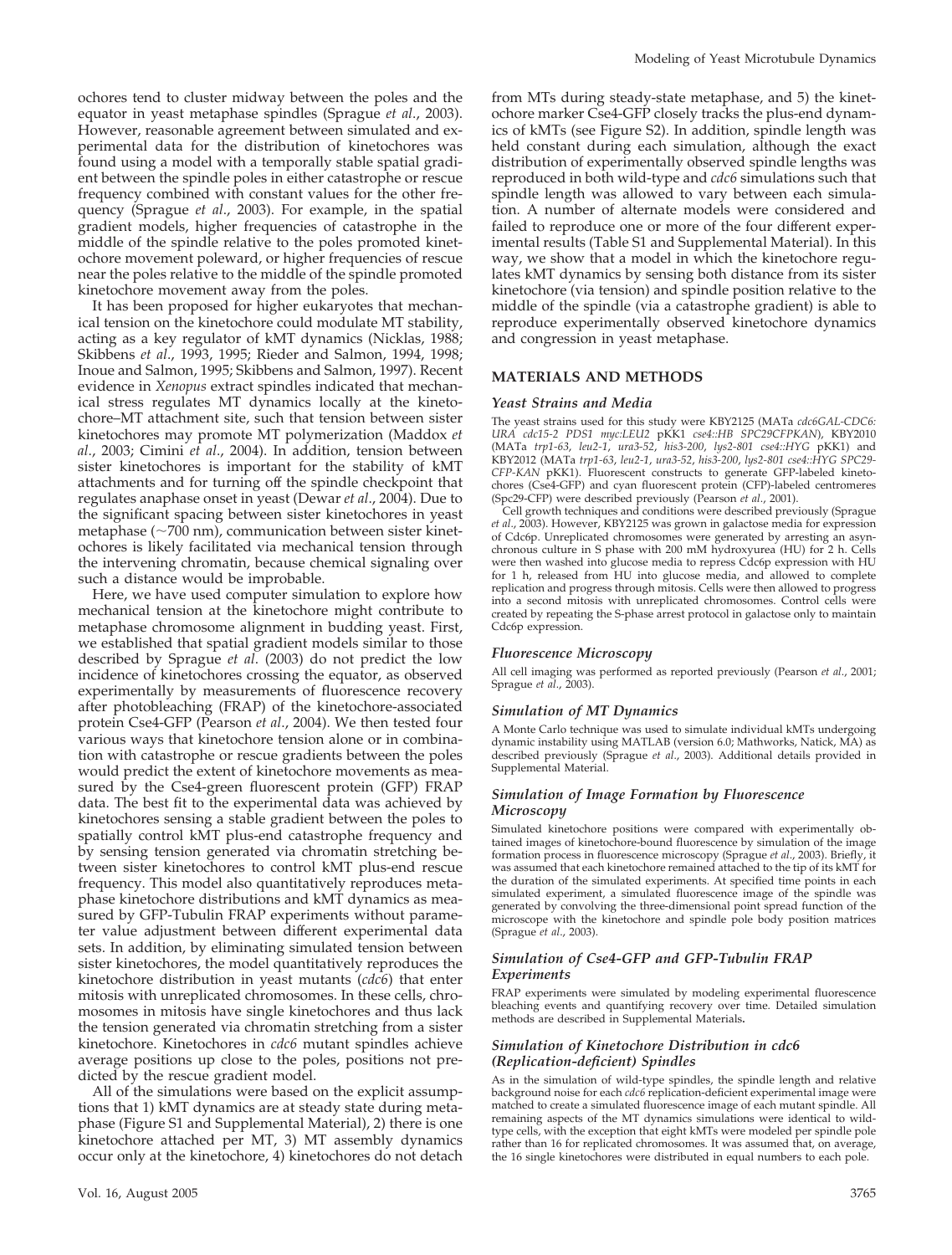

Е

Simulated kMT Plus-End Tracking



**Figure 1.** Position-dependent gradient models for the regulation of kMT dynamics fail to reproduce Cse4-GFP FRAP experimental results. (A) The catastrophe gradient model: kMT plus-end catastrophe frequency peaks at the spindle equator, whereas plus-end rescue frequency remains constant. (B) Representative simulated image before the bleach event using the catastrophe gradient model

#### **RESULTS**

#### *Model Assumptions*

As in previous work (Sprague *et al*., 2003), we have used a simplified model of the yeast metaphase spindle to test mechanisms for the congression of kinetochores to a metaphase configuration. All models considered assumed that kMTs exhibit dynamic instability, as observed in yeast cytoplasmic MTs (Carminati and Stearns, 1997; Shaw *et al*., 1997; Tirnauer *et al*., 1999; Kosco *et al*., 2001; Gupta *et al*., 2002) (see Supplemental Material for further review).

In terms of spindle structure, the model was constructed to be consistent with electron micrographs of the yeast spindle (Winey *et al*., 1995), where kMT tips were only allowed to grow straight from the spindle pole (i.e., no microtubule curving or splaying was allowed). In addition, any kMT that grew the entire length of the spindle to the opposite pole immediately switched to a shortening state, whereas any kMT that completely shortened to its spindle pole immediately switched to a growth state.

In the simulation, all growth and shortening was assumed to take place at the kMT plus-ends. Minus-end depolymerization (i.e., poleward flux) was not required to reproduce results in any of the simulations. Rates of kMT polymerization and depolymerization were assumed to be constant over the length of the spindle, and unaffected by force, as suggested by recent measurements in *Xenopus* extract spindles (Tirnauer *et al*., 2004).

In all cases, kinetochores were assumed to remain attached to the plus-end tip of the kMT throughout the simulation, an assumption supported by lack of recovery in Cse4-GFP FRAP experiments (Pearson *et al*., 2004). In addition, possible lateral interactions between chromosomes and kMTs are ignored in the simple Hookean spring model for tension between sister kinetochores. For example, chromosomes could become transiently associated with interpolar MTs so that the forces on the two kinetochores would not be equal and opposite, as we assumed. In the interest of parsimony, we opted for the simplest possible model that explains all of the data analyzed.

#### *Models without Tension-dependent Dynamic Instability Parameters Allow Equator Crossing*

To determine the extent of kinetochore equator crossing in yeast metaphase spindles, kinetochore-associated Cse4-GFP

Figure 1 (cont). (kinetochore-associated Cse4-GFP, green; spindle pole body-associated Spc29-CFP, red). (C) Significant fluorescence recovery of kinetochore-associated Cse4-GFP fluorescence using the spatial catastrophe gradient model does not reproduce experimental results. (D) Representative Cse4-GFP FRAP experimental and simulated time series of fluorescence recovery. Kinetochoreassociated markers in one-half-spindle were bleached and then observed over time to quantify fluorescence recovery. Because Cse4- GFP is stably bound at the kinetochore, fluorescence recovery results exclusively from redistribution of kinetochores between spindle halves. The lack of recovery observed experimentally indicates that kinetochores remain constrained to their own half-spindle throughout the experiment. Models with position-dependent catastrophe frequencies only (i.e., no tension dependence) do not limit spindle-equator crossing sufficiently to reproduce experimental results. (E) Typical simulated plus-end kMT positions at steady state using the spatial catastrophe gradient model for regulation of MT dynamics. The representative trace shows a pair of sister kMT plus ends and their movements relative to the spindle poles and the equator. Although individual kinetochores separate and oscillate on either side of the spindle equator, kinetochores frequently move into the opposite half-spindle for extended periods of time.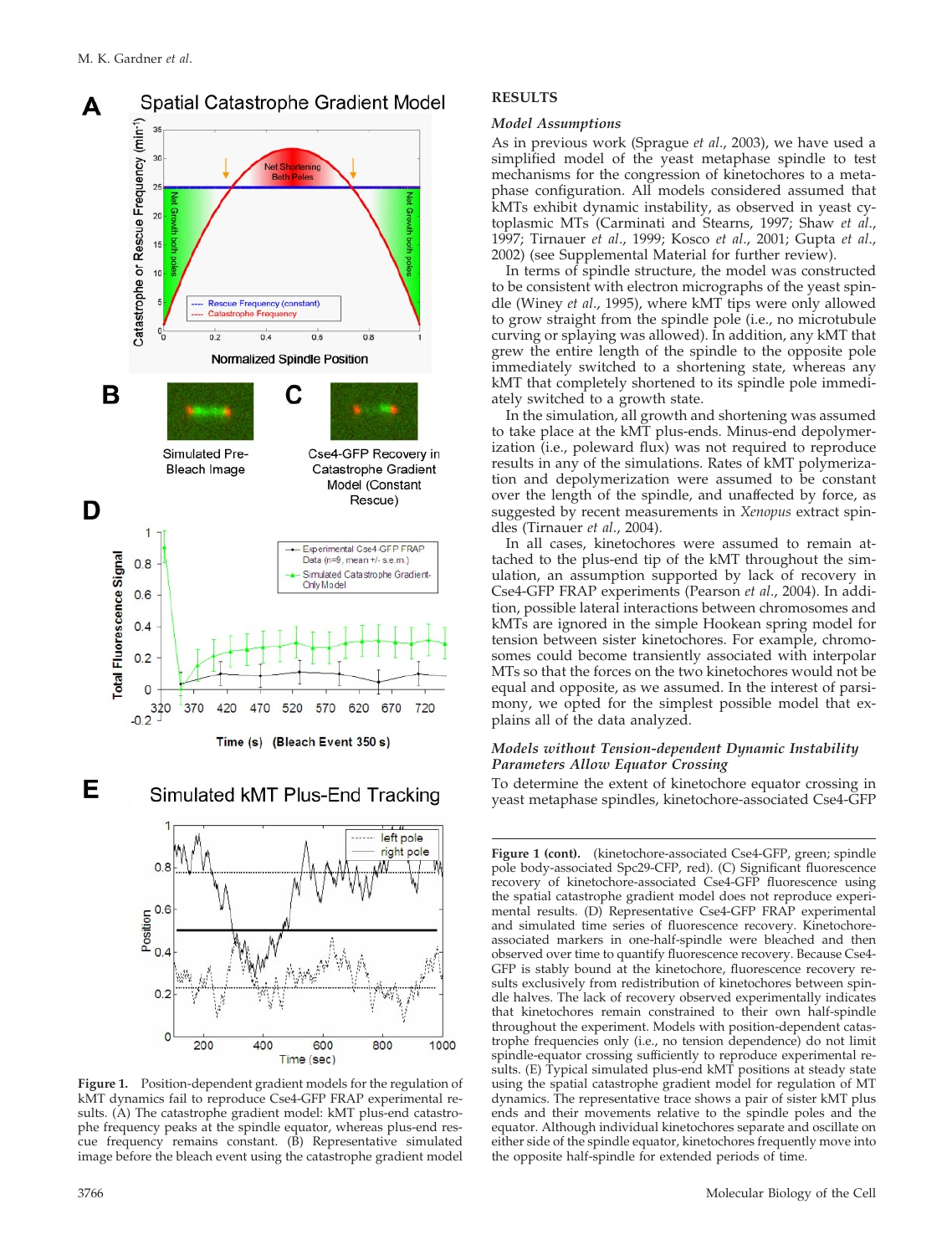| Model description                                                        | Simulated mean<br>Cse4-GFP recovery $\%$ <sup>a</sup> | Probability of fit to<br>experimental results<br>$(p \text{ value})^b$ |
|--------------------------------------------------------------------------|-------------------------------------------------------|------------------------------------------------------------------------|
| Experimental results                                                     | $4.5 \pm 7.3$ °                                       |                                                                        |
| Position-dependent regulation of kMT catastrophe frequency <sup>a</sup>  | $13.8 \pm 2.5$                                        | < 0.02                                                                 |
| Position-dependent regulation of kMT rescue frequency <sup>a</sup>       | $19.2 \pm 10.1$                                       | < 0.02                                                                 |
| Position-dependent catastrophe + tension-dependent rescue <sup>a</sup>   | $6.5 \pm 1.7$                                         | 0.24                                                                   |
| Position-dependent rescue $+$ tension-dependent catastrophe <sup>a</sup> | $8.3 \pm 2.0$                                         | 0.05                                                                   |

<sup>a</sup> All mean recovery percentages are reported for model parameter sets that are optimized to qualitatively reproduce steady-state Cse4-GFP kinetochore clustering in yeast metaphase spindles.

<sup>b</sup> The probability of fit (p value) was calculated through comparison of experimental mean recovery values to the range of simulated recovery values over 50 experiments (see Supplemental Material for calculation details). The 10-min time point data was used for comparison with simulation, because the simulation was allowed to run for a simulated recovery time of 10 min before evaluation of simulated recovery.  $\epsilon$  Experimental results reported for 10-min recovery times ( $n = 9$ ) (Pearson *et al.*, 2004).

fluorescence in one-half-spindle was photobleached and spindles observed for 10 min. A mean Cse4-GFP recovery percentage of  $4.5 \pm 7.3\%$  (n = 9; Figure 1D) was observed in 10-min recovery time experiments (Pearson *et al*., 2004). This low level of fluorescence recovery indicates that kinetochores are highly constrained to their respective half-spindle (Pearson *et al*., 2004). Because cells proceed normally into anaphase after photobleaching of Cse4-GFP, it is not likely that photodamage has affected normal kinetochore dynamics. In addition, FRAP experiments performed using centromere-proximal GFP-lacI/lacO markers indicated that these markers were stably oriented to their respective bud or mother cell, supporting a low incidence of kinetochores switching attachment to their respective poles in yeast metaphase spindles (Pearson *et al*., 2004). Sister centromeres rarely reassociate after separation during metaphase, such that switching from one spindle-half to another would be unlikely (Goshima and Yanagida, 2001; Pearson *et al*., 2001).

A limitation of this experiment and of yeast spindles in general is that individual kinetochores cannot be directly tracked. For this reason, simulation is extremely helpful in understanding how the dynamics of individual kinetochores could be regulated to reproduce the low level of fluorescence recovery, as observed in the Cse4-GFP FRAP experiments.

kMT dynamics were simulated using models with spatial gradients in catastrophe and rescue frequency for plus-ends as a function of position along the spindle axis (Sprague *et al*., 2003) (Figure 1A). Cse4-GFP FRAP simulations were run for each model using parameter values that were optimized to best reproduce the experimentally observed kinetochore distributions for wild-type metaphase spindles (a constraint not imposed in previous work; Pearson *et al*., 2004). Positiondependent models for regulation of kMT plus-end catastrophe frequency (Figure 1A) or rescue frequency performed poorly in the Cse4-GFP FRAP simulations (Table 1 and Figure 1, B–D), meaning that these models do not effectively constrain kinetochores to the correct half-spindle (Figure 1E). Here, we calculate a "probability of fit" (p value) to evaluate statistically how well the mean experimental Cse4- GFP fluorescence recovery percentage would fit into a set of 50 mean simulated recovery percentages ( $n = 13$ , each simulation; see Supplemental Material for details). Models with calculated p values  $< 0.05$  on any single test were considered to be unacceptable, whereas models with  $p > 0.05$ could not be statistically ruled out. In general, both the

catastrophe gradient model and the rescue gradient model predict clustering of kinetochores into a bilobed metaphase configuration (peak kinetochore clustering at gold arrows, Figure 1A). However, the symmetry of each of these two models does not provide sufficient a directional cue at the kMT plus-end to ensure that kinetochores remain confined to the half-spindle to which they are directly attached. This results in equator-crossing events, because kinetochores tend to cluster on either side of the equator, without regard to their spindle pole body attachment side and without regard to the behavior of their sister kinetochore (Figure 1E).

#### *Models Including Tension-dependent Dynamic Instability Parameters Limit Equator Crossing and Reproduce Kinetochore Cse4-GFP FRAP Experiments*

Because both the catastrophe and rescue gradient models failed, we then considered models in which the parameters of kMT plus-end dynamic instability depended not only on position but also on tension generated by the stretch of chromatin between sister kinetochores. In this model, sister kinetochores are assigned such that the position of each kinetochore in the spindle has a direct impact on the dynamics of its sister kinetochore in the opposite half-spindle based on the amount of centromere stretch. High tension is proposed to promote rescue and thus kinetochore movement away from the kMT-attached pole, or alternatively low tension is proposed to promote catastrophe and therefore kinetochore movement toward the pole.

Two models that included position-dependent gradients and tension to control catastrophe or rescue frequencies at kMT plus-ends successfully reproduced the lack of Cse4-GFP FRAP observed experimentally (Table 1 and Figure 2, A–E). Therefore, both of these models effectively control kinetochore dynamics by keeping centromeres in their respective half-spindle (Figure 2F) and thus act to minimize fluorescence recovery in the simulated Cse4-FRAP experiment. The reason these models succeed is because as a simulated kinetochore enters the opposite half-spindle during plus-end assembly, it tends to approach its sister kinetochore. This reduces tension, destabilizing the kMT plusend, so that the kinetochore rapidly returns to its own halfspindle (Figure 2F).

Ranges of acceptable parameter values across all wildtype kMT models and experiments are listed in Table 2. The ranges of values for growth and shrinking velocities are similar to those measured for cytoplasmic MTs during meta-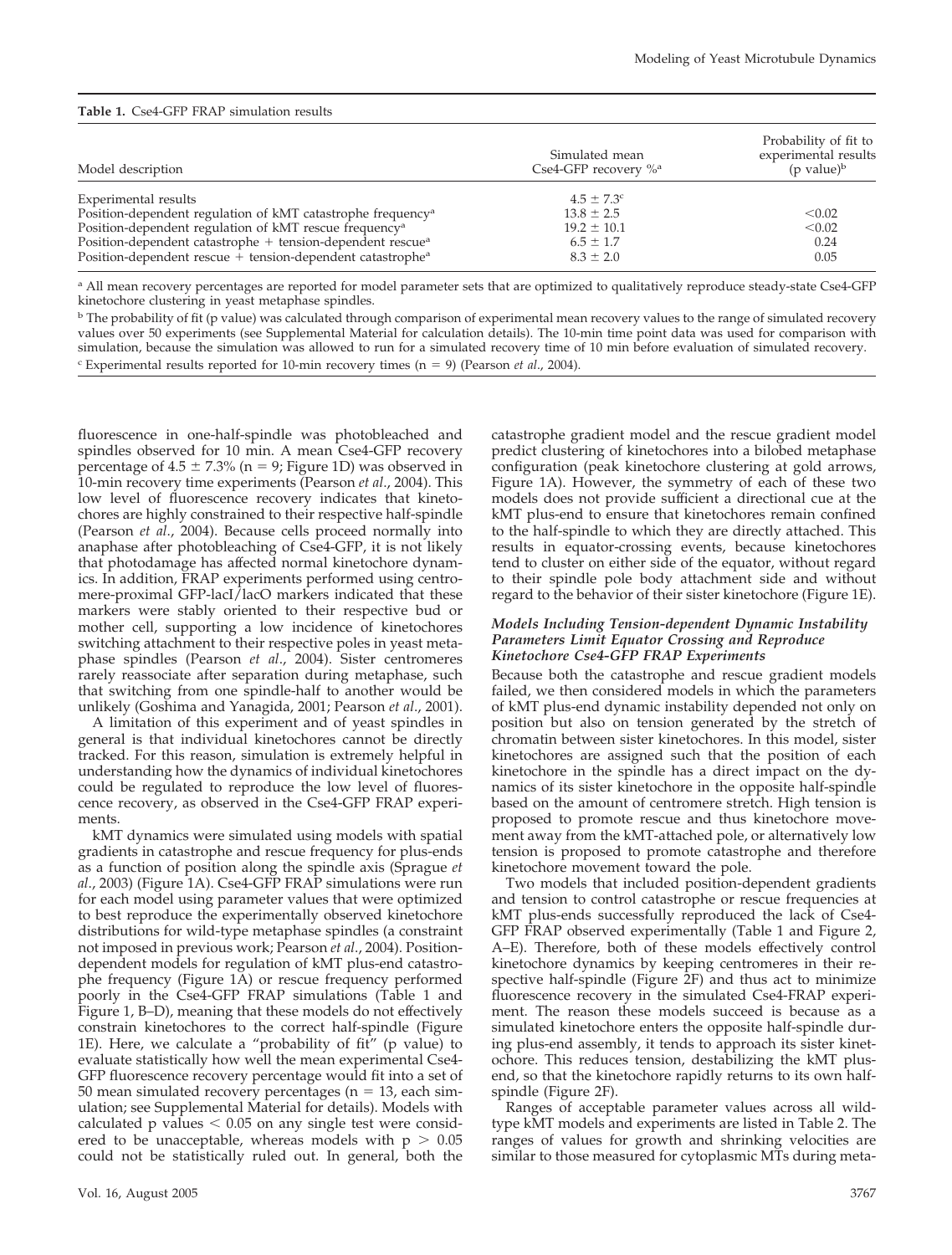

**Figure 2.** Models where kinetochores sense both spindle position to regulate kMT plus-end catastrophe frequency and tension due to chromatin stretch to regulate kMT plus-end rescue frequency successfully reproduce Cse4-GFP FRAP experimental results. Excursions of kMT plus-ends into the opposite spindle half are limited, and therefore these models quantitatively reproduce Cse4-GFP FRAP experimental results. (A) The spatial model for regulation of kMT plus-end catastrophe frequency with kMT rescue frequency regulated by tension generated via chromatin stretch between separated sister kinetochores: rescue frequencies shown are mean values calculated for a given spindle position during the simulation, because rescue frequency is directly dependent on the sister kinetochore separation distance. Dependence of kMT plus-end rescue frequency on tension between sister kinetochores is directional, such that mean rescue frequencies tend to decrease as kMTs lengthen, due to decreased separation between sister kinetochores. For this distribution, Vg = Vs = 2.0  $\mu$ m/min and the spring constant is  $\rho^* = 0.9 \ \mu m^{-1}$ . Gold arrows correspond to the spindle locations of predicted peaks in kinetochore-associated Cse4-GFP fluorescence. (B) The spatial model for regulation of kMT plus-end rescue frequency with kMT catastrophe frequency regulated by tension between sister kinetochores. (C) Representative simulated images for the Cse4-GFP FRAP experiment using a model where the kinetochore senses spindle position to regulate kMT plus-end catastrophe frequency and senses tension generated via chromatin stretch to regulate kMT plus-end rescue frequency. For the model shown in A, there is negligible visible recovery in Cse4-FRAP experiment simulations, reproducing experimental results. (D) Simulated Cse4-GFP FRAP images for the model shown in B. (E) Representative Cse4-GFP FRAP experimental and simulated time series of fluorescence recovery. Models that include regulation of kMT plus-end switching frequencies based on tension between sister kinetochores reproduce experimental results. (F) Typical simulated plus-end kMT positions at steady state for the models shown in A and B. Here, equator crossing is limited, because kMT plus-ends are less likely to experience rescue events as kinetochores move closer to their sisters. Kinetochores rarely cross the equator, but remain dynamic, moving toward the spindle equator and back to the poles.

phase, and catastrophe and rescue frequency model values are somewhat higher than values reported for cytoplasmic MTs (Table 2). The "spring constant" determines the magnitude of the tension effect. Although a lower tension effect can be somewhat offset by increasing the gradient in catastrophe frequency, a minimum value for the spring constant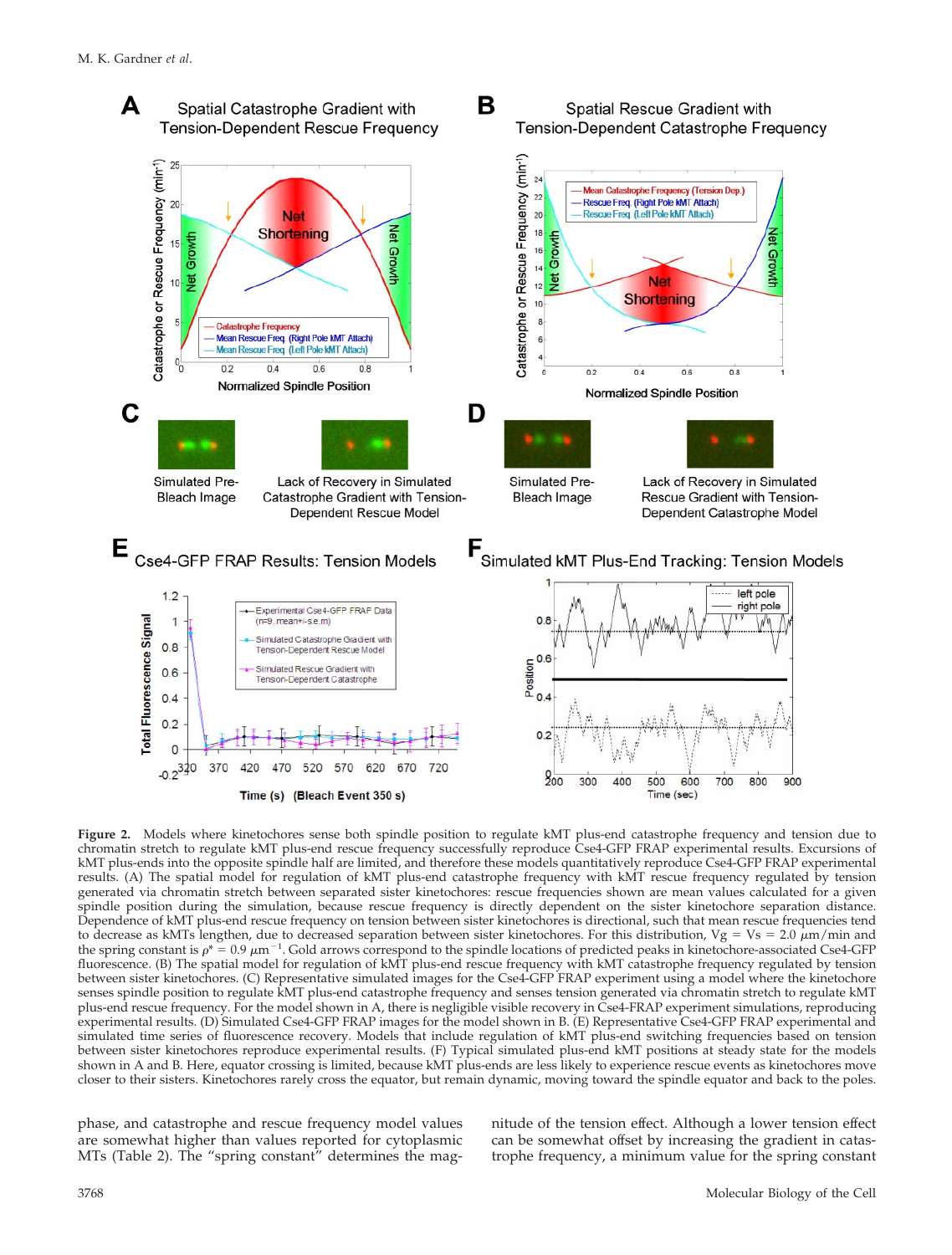| Table 2. Wild-type model parameter value ranges and constraints |  |  |  |
|-----------------------------------------------------------------|--|--|--|
|-----------------------------------------------------------------|--|--|--|

| Parameter description                                                                                               | Symbol                                                      | Range of<br>acceptable values<br>(all wild-type models)                                                                                                       |
|---------------------------------------------------------------------------------------------------------------------|-------------------------------------------------------------|---------------------------------------------------------------------------------------------------------------------------------------------------------------|
| Growth velocity<br>Shortening velocity<br>Spring constant <sup>c</sup><br>Catastrophe frequency<br>Rescue frequency | V <sub>g</sub><br>V <sub>s</sub><br>$\rho^*$<br>$k_c$<br>k, | 1.0–2.0 $\mu$ m/min <sup>a</sup><br>1.0-2.0 $\mu$ m/min <sup>b</sup><br>$0.8-1.5 \ \mu m^{-1}$<br>$0.25 - 35$ min <sup>-1d</sup><br>2.0–25 min <sup>-1e</sup> |

<sup>a</sup> Cytoplasmic MT measurements,  $V_g = 0.5 \ \mu m/min$  (Carminati and Stearns, 1997).

<sup>b</sup> Cytoplasmic MT measurements,  $V_s = 1.35 \mu m/min$  (Carminati and Stearns, 1997).

<sup>c</sup> Applies to models with tension-dependent switching frequencies only.

<sup>d</sup> Longer *cdc6* mutant spindles result in a higher calculated catastrophe frequency at the spindle equator, as shown in Figure 4A. Cytoplasmic MT measurements,  $k_c = 0.12$  min<sup>-1</sup> (Carminati and Stearns, 1997).

e Cytoplasmic MT measurements,  $k_r = 0.36$  min<sup>-1</sup> (Carminati and Stearns, 1997).

 $(0.8 \ \mu m^{-1})$  is required to impart directionality to the model, thus maintaining kinetochores in the correct half-spindle throughout the simulation. To reject a given model, parameter sets were tested and optimized over a wide range of parameters, similar to previous work (Sprague *et al*., 2003).

#### *Experimental Metaphase Kinetochore Distributions Are Correctly Predicted by Models Including Tensiondependent Dynamic Instability Parameters*

To further assess models combining stable spatial gradients in catastrophe or rescue frequency with tension-dependent parameters, simulations of kMT dynamics were run and the plus-end positions were recorded at the conclusion of each simulation. These positions were used to generate simulated fluorescence images of kinetochore-bound Cse4-GFP (Figure 3, B and C). Statistical comparison of simulated Cse4-GFP images to the experimentally observed steady-state metaphase kinetochore fluorescence distribution was then used as a computational screen for selection of valid models (see Figure S1 and Supplemental Material for analysis of steadystate metaphase). The two models where catastrophe and rescue frequency depend on both a spatial gradient and kinetochore tension were successful in predicting the average distribution of kinetochores between the poles at metaphase (Figure 3, A–D, and Table S1). Spatial gradient models with no tension-dependent parameters qualitatively reproduced experimentally observed metaphase kinetochore clustering but resulted in low calculated p values (Table S1). By quantitatively analyzing experimental spindle images to include steady-state metaphase spindles only (see Supplemental Material), models for regulation of kMT dynamics are more tightly constrained compared with our previous work (Sprague *et al*., 2003).

#### *Kinetochore Distributions in Metaphase Spindles Lacking Tension Are Correctly Predicted by the Catastrophe Gradient with Tension-dependent Rescue Model*

To test the hypothesis that tension between sister kinetochores regulates kMT dynamics in yeast, we performed experiments using a replication deficient *cdc6* mutant that is incapable of developing tension between sister kinetochores (Stern and Murray, 2001). Here, chromosomes in mitosis have single kinetochores and lack the tension generated via chromatin stretching from a sister kinetochore.

Kinetochore positions at metaphase in *cdc6* mutants were quantified using the Cse4-GFP fluorescence distribution  $(n = 27$  cells, 54 spindle halves). The *cdc6* mutant cells generally had spindles with kinetochore clusters very near to each spindle pole body, as shown in Figure 4C. The peak in mean kinetochore-associated fluorescence relative to the pole was  $\sim$ 0.21  $\mu$ m in *cdc6* mutants, compared with  $\sim$ 0.39  $\mu$ m in control metaphase cells, a ~46% reduction in mean



**Figure 3.** The models shown in Figure 2, A and B, reproduce experimental metaphase kinetochore clustering. (A) Experimental metaphase spindle image of Cse4-GFP–labeled kinetochores (green) relative to Spc29-CFP– labeled spindle poles (red). (B) Representative simulated image using the model as shown in Figure 2A. Tight kinetochore-associated fluorescence clusters are comparable with the experimental image. Bar, 1000 nm. (C) Representative simulated image using the model as shown in Figure 2B. (D) Quantitative analysis of average simulated kinetochore clustering observed via Cse4-GFP compared with mean experimental results. Simulation results reproduce experimental results for both the model shown in Figure 2A and the model in Figure 2B.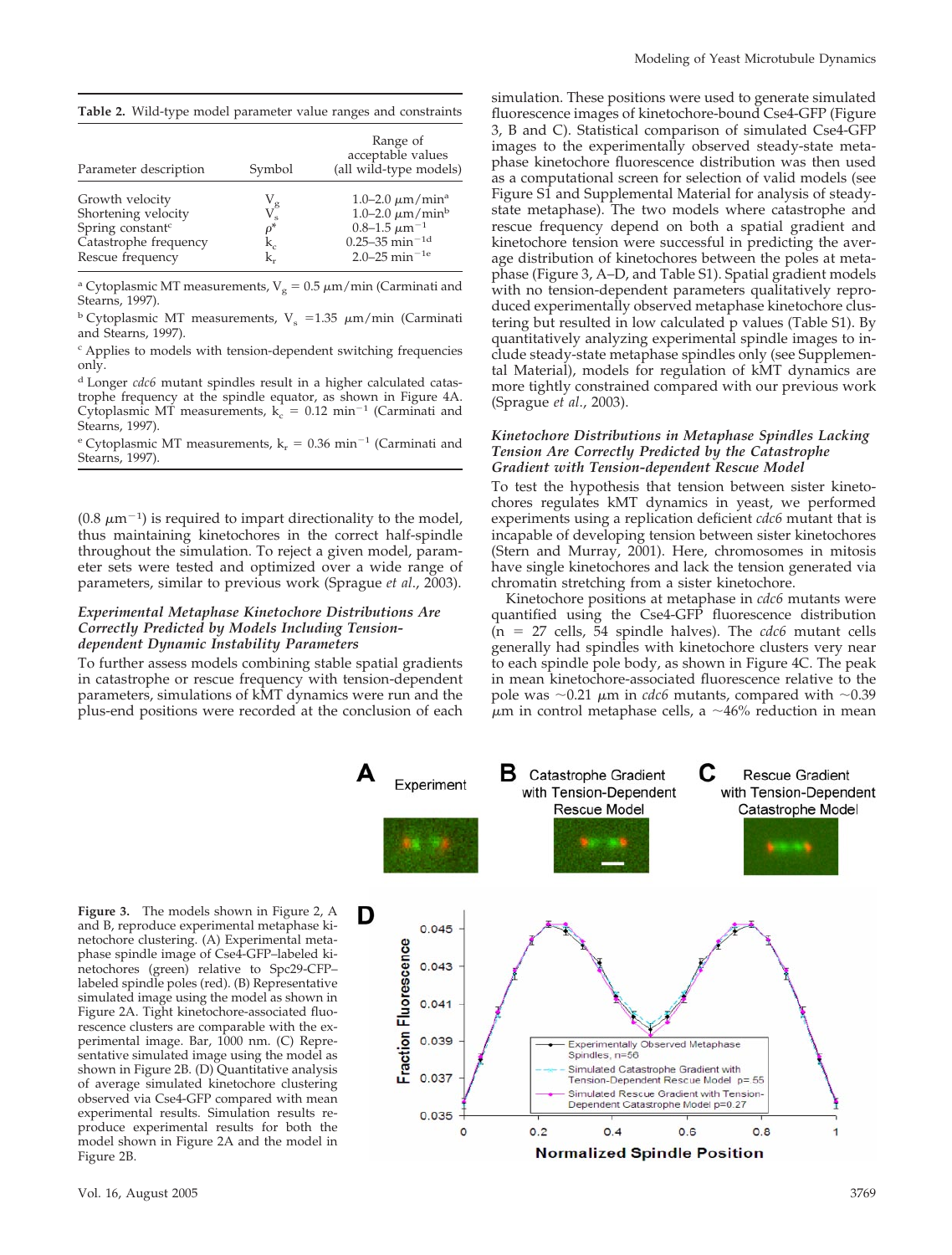

simulation of the kinetochore-associated fluorescence distribution in *cdc6* mutant cells. (A) In a model where kinetochores regulate kMT plus-end rescue frequency by sensing tension generated through the stretch of chromatin between sister kinetochores, *cdc6* mutant cells with single-kinetochore chromatin can be modeled by reducing the tension spring constant to zero and increasing simulated spindle lengths to match experimentally observed values. Gold arrows indicate the locations of predicted peaks in kinetochoreassociated fluorescence. For this distribution,  $Vg = Vs = 1.7 \mu m/min$  and the spring constant is  $\rho^* = 0 \ \mu m^{-1}$ . (B) The tension spring constant is reduced to zero in a model where the kinetochores regulate kMT plus-end catastrophe frequency by sensing tension generated via the stretch of chromatin between sister kinetochores. (C) The experimental effect of loss of tension in Cdc6p depleted cells. Kinetochores (Cse4-GFP, green) are clustered near the poles (Spc29-CFP, red), indicating that the net kMT length is shorter in the mutant spindles compared with wild-type cells. (D) Simulated effect of loss of tension between sister kinetochores using a model where rescue frequency is regulated by tension. Kinetochores are clustered very near to the poles, qualitatively and quantitatively reproducing experimental observations of *cdc6* mutant cells. Bar, 1000 nm. (E) Simulated effect of loss of tension using a model where catastrophe frequency is regulated by tension at the kinetochore. (F) Quantitative analysis of simulated kinetochore clustering compared with experimental fluorescence distribution in tension-deficient spindles. Models with increased spindle length but without tension loss do not reproduce experimental results  $(p < 0.01)$ . In addition, the rescue gradient model with tension dependent catastrophe frequency fails to reproduce experimental results ( $p < 0.01$ ).

**Figure 4.** Experimental measurement and

kMT length. These experimental results indicate that kMT dynamics are altered in spindles lacking tension between sister kinetochores, resulting in net shortening of average kMT lengths.

Before simulation of the *cdc6* mutant data, parameter value sets for each model to be tested were adjusted to reproduce the Cse4-GFP fluorescence distribution for *GALCDC6* control cells grown in galactose media (with replication) and arrested in HU (p  $>$  0.10). Specifically,  $V<sub>g</sub>$  and  $\bar{V}<sub>s</sub>$  were reduced by  $\sim$ 15% in all models compared with previous yeast strain simulations, although values remained well within the range of values given in Table 1. Tension-dependent catastrophe and tension-dependent rescue models were then used to simulate kinetochore movements in the *cdc6* mutants by reducing the spring constant in each model to zero (Figure 4, A and B). This reduction effectively eliminated any tension effect on kMT dynamics. A catastrophe frequency gradient together with a tension-dependent rescue frequency model modified such that the chromatin spring constant was reduced to zero was successful in quantitatively reproducing the kinetochore distribution in tension deficient spindles ( $p = 0.11$ ;

Figure 4, A, D, and F). In contrast, a model based on a position-dependent rescue gradient with the spring constant for a tension-based catastrophe frequency model reduced to zero performed very poorly in predicting kinetochore positions in *cdc6* mutants ( $p \ll 0.01$ ; Figure 4, B, E, and F). The position-dependent rescue gradient model relies on a high rescue frequency at the poles, which decreases toward the spindle equator. This tends to push kinetochore clusters toward the equator, such that rescue gradient models are ineffective in reproducing kinetochore clusters very near to the poles, as was experimentally observed in the *cdc6* mutant phenotype. These results argue against a spatial rescue gradient model for regulation of budding yeast kMT dynamics during metaphase.

Thus, a model where the kinetochore senses spindle position to regulate kMT plus-end catastrophe frequency and senses tension generated from the stretch of chromatin between sister kinetochores to regulate kMT plus-end rescue frequency was the single model that was able to reproduce all experimental results (see Table S1 and Supplemental Material for further details).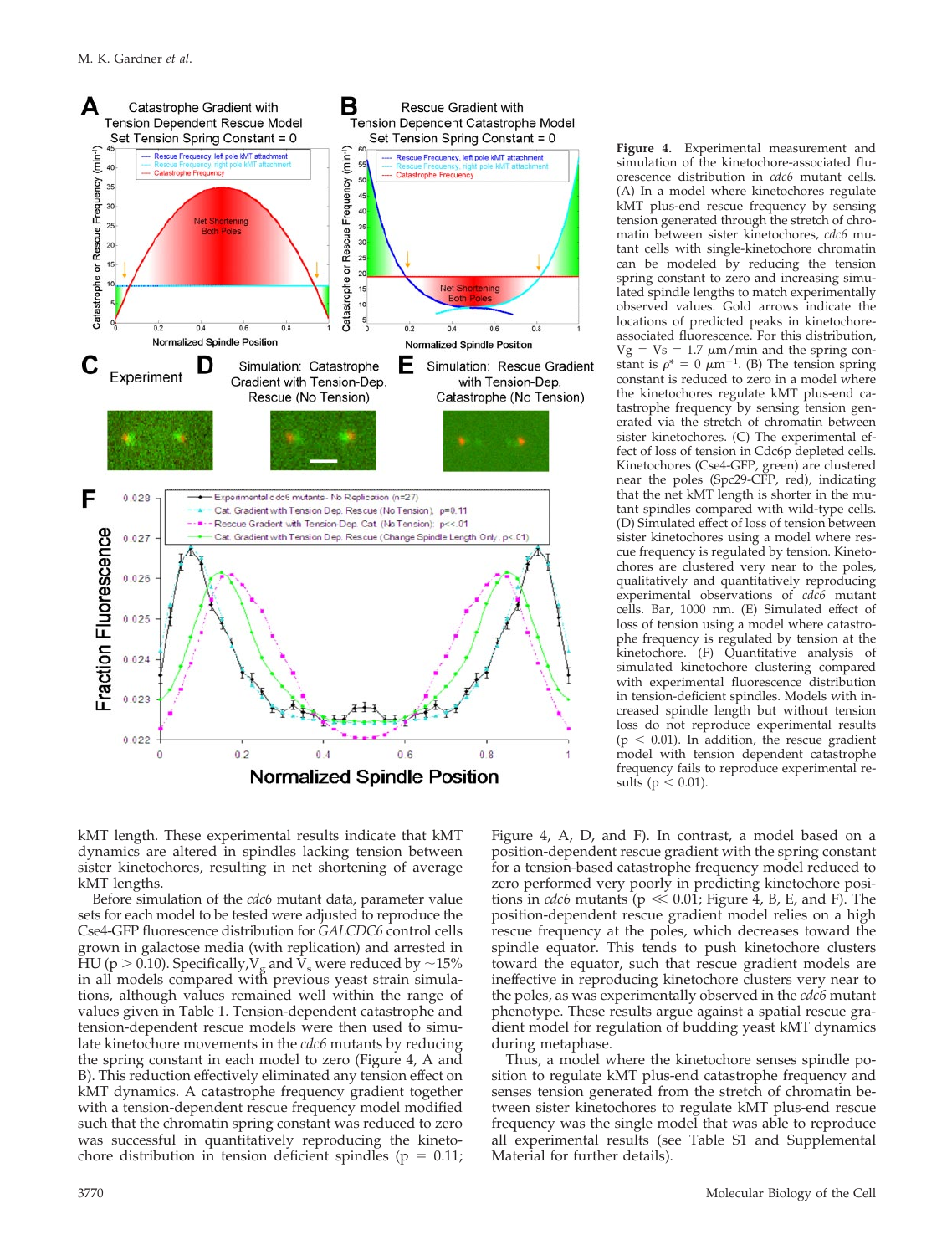## Simulated GFP-Tub1 FRAP Experiment



Figure 5. Simulation of GFP-Tub1 FRAP experiments. Experimentally, GFP-Tub1 labeled spindles are imaged, and half-spindles are photobleached at time  $t = 0$  (Maddox *et al.*, 2000). FRAP of the bleached half-spindle and loss-of-fluorescence in the unbleached half-spindle are quantified experimentally and in simulations. Simulated results are compared with live cell experimental data from Maddox *et al.* (2000). For the simulation results shown,  $Vg = Vs$ 2.0  $\mu$ m/min and the spring constant is  $\rho^* = 0.9 \ \mu$ m<sup>-1</sup>. Catastrophe and rescue frequency are modeled as shown in Figure 2A. GFP-Tub1 recovery profiles for simulated kMT dynamics qualitatively and quantitatively reproduce experimental results ( $p = 0.96$ ). The average experimental time to half-maximal recovery was 52  $\pm$  24 s  $(n = 6;$  Maddox *et al.*, 2000), compared with a simulated halfmaximal recovery time of  $53 \pm 15$  s (n = 6).

#### *GFP-Tub1 FRAP Experiments Are Correctly Predicted by Simulated kMT Dynamics*

The final step in our analysis was to ask how well simulated kinetochore dynamics predict metaphase kMT dynamics. GFP-Tub1 FRAP experiments were simulated using the parameter value sets as defined above (Table 1) and then compared with published results (Maddox *et al*., 2000). Interpolar MTs were assumed to be stable and nondynamic in the simulation, such that all recovery was the result of kMT plus-end dynamics, as in Figure 2F. GFP-Tub1 recovery profiles for simulated kMT dynamics qualitatively and quantitatively reproduced experimental results (Figure 5) for the parameter values of dynamic instability listed in Table 1. The average experimental time to half-maximal recovery was  $52 \pm 24$  s (n = 6; Maddox *et al.*, 2000), compared with a simulated half-maximal recovery time of 53  $\pm$ 15 s ( $n = 6$ ). Growth and shortening velocities were highly constrained in simulations of the GFP-Tub1 FRAP data. Rapid velocities ( $>2 \mu m/min$ ) generally resulted in faster MT turnover than is experimentally observed.

#### **DISCUSSION**

#### *The Extent of Kinetochore Oscillation Is Limited in Models with kMT Plus-End Dynamic Instability Regulated by Tension, Thus Reproducing Cse4-GFP FRAP Results*

Regulation of kMT dynamics in a local tension-dependent manner results in a "self-correcting" system, in which the range of chromatin stretching, and therefore the mean sister kinetochore separation distances, are tightly controlled. In a model where catastrophe is regulated by a spatial gradient and rescue is regulated by tension between sister kinetochores, kMT lengths will tend to be most stable at moderate tension values (Figures 2A and 6A, gold arrows), away from the high catastrophe zone at the spindle equator. In this way, congression of kinetochores to a metaphase configuration can be accurately reproduced regardless of the initial positions of the MT-attached kinetochores, as shown in Figure 6B.

Tension-based control of kMT dynamics is particularly efficient in limiting excursions of kMTs across the spindle equator. Because Cse4-GFP protein is stably bound to the kinetochore during metaphase (Pearson *et al*., 2004), recovery of bleached Cse4-GFP in FRAP experiments results exclusively from unbleached kinetochores shifting from the unbleached half-spindle to the bleached half-spindle after the bleach event. Lack of any significant recovery in Cse4- GFP FRAP experiments implies that kinetochores in metaphase spindles remain constrained to the half-spindle in which their kMT is anchored. This half-spindle fidelity is reproduced effectively in models where the kinetochore senses tension developed from chromatin stretch to regulate kMT plus-end dynamics (Figure 2). As a kMT grows across the spindle equator, its attached kinetochore moves closer to its sister, reducing tension (Figure 6A, 1). After a catastrophe event near the spindle equator, low tension ensures that the kMT will undergo steady depolymerization to return the kinetochore to its correct half-spindle. This tension-dependent rescue effect is consistent with studies on animal cell kinetochores (Skibbens *et al*., 1995; Skibbens and Salmon, 1997) and with experimental fluorescence speckle microscopy experiments by Maddox *et al*. (2003), in which *Xenopus* extract MTs switched from polymerization to depolymerization when there was loss of tension at the kinetochore. Modeling of the Cse4-GFP FRAP experiment indicates that recovery is highly sensitive to even a small percentage of MT plus-ends growing across the spindle equator, because significant recoveries  $(\sim 14\%)$  were predicted in simulations using a position-dependent catastrophe gradient model (no tension-based regulation), in which approximately three kMTs (of 32 total) were present in the wrong half-spindle at any given time during the simulation. Accurate replication of GFP-Tub1 FRAP experiments indicates that simulated kMT dynamics approximate the kMT turnover in yeast metaphase spindles, such that although kinetochores rarely cross the equator, they remain dynamic, oscillating back and forth between the spindle equator and their attached pole (Figure 2E).

#### *Lack of Tension at the Kinetochore in cdc6 Mutants Results in Net kMT Depolymerization, Both Experimentally and in Simulation*

The model with a spatial gradient in kMT plus-end catastrophe frequency and with kMT plus-end rescue frequency dependent on tension at the kinetochore provided an excellent fit to the *cdc6* mutant experimental data, where lack of tension results in clustering of kinetochore-associated fluorescence very near to each spindle pole body (Figure 6C). In this model, loss of tension at the kinetochore significantly reduces overall kMT rescue frequency, allowing kinetochores to move on average closer to the spindle pole bodies (Figure 4). Peak catastrophe frequencies increase at the equator as a natural consequence of increasing spindle length in the spatial catastrophe gradient model.

A model based on a spatial rescue gradient with catastrophe frequency at the kMT plus-end dependent on the stretch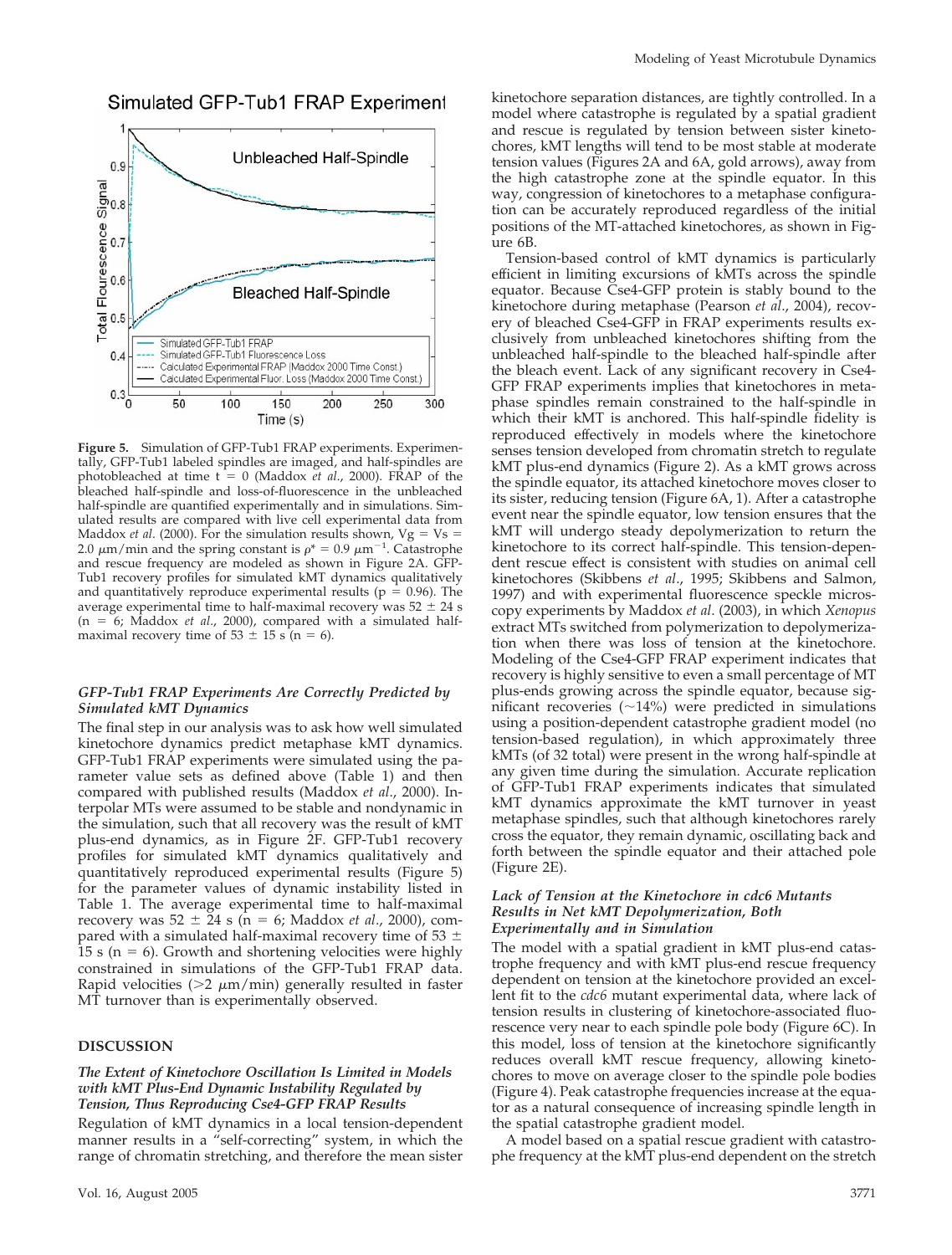

**Figure 6.**

on chromatin between sister kinetochores performed very poorly in reproducing tension-deficient *cdc6* mutants (Figure 4, E and F). In this model, rescue frequencies are high at the poles, and decrease with distance from each pole, similar to polar ejection forces in vertebrate spindles. A high rescue frequency at the spindle pole moves simulated kinetochore clusters in tension-deficient spindles toward the equator, thus failing to reproduce the experimentally observed average kinetochore positions for *cdc6* mutants. In the abovementioned assays, we have identified a model where kinetochores sense both a stable gradient between the poles to control kMT plus-end catastrophe frequency, and tension developed from chromatin stretch to control kMT plus-end rescue frequency. This is the best model, because it successfully reproduces all four simulated experiments with an overall probability of  $p > 0.10$ .

# *Implications of Tension-dependent kMT Plus-End Dynamic Instability for Budding Yeast Mitosis*

Tension-based regulation of kMT dynamics provides a mechanism for kinetochores under high tension to relieve this tension by switching from poleward movement, which builds tension, to an away from pole movement, which relieves tension (Figure 6A, 3) (Maddox *et al*., 2003). Without a means to relieve tension, kinetochores could possibly detach from kMTs due to high mechanical stress on the MT– kinetochore attachment (Skibbens *et al*., 1995; Skibbens and Salmon, 1997; Maddox *et al*., 2003). If not resolved before anaphase, such detachments would lead to aneuploidy.

Low tension at the kinetochore may have critical consequences for the fidelity of chromosome segregation as well.

**Figure 6.** Model for metaphase congression in budding yeast. For clarity, the right kinetochore is fixed at its mean position, whereas the left kinetochore moves, although both kinetochores are dynamic in simulation, each affecting the relative tension experienced by its assigned sister. Kinetochores are green, spindle pole bodies red, kMTs blue, and the cohesin/chromatin "spring" is gray. Gold arrows indicate spindle locations of predicted peaks in kinetochoreassociated fluorescence. (A, 1) The left kinetochore is near to the spindle equator, under low tension, resulting in a high catastrophe and low rescue frequency for the kMT plus-end originating from the left pole. This biases the left kMT plus-end toward net depolymerization. (A, 2) The left kinetochore in the quarter spindle area with "proper" sister separation and moderate tension has equal probabilities of catastrophe and rescue at the left kMT plus-end. Therefore, the left kMT is not biased toward either growing or shrinking. (A, 3) The left kinetochore is near the left kMT spindle pole body and under high tension, resulting in a low catastrophe and high rescue frequency at the kMT plus-end. This biases the left kMT plus-end toward net polymerization. (B) Simulation of congression: from an initially random distribution of kinetochore localization at the initiation of the simulation  $(t = 0)$ , the simulation results in alignment of kinetochores into a metaphase configuration within a few minutes. (C) Simulation of anaphase via loss of tension: after normal metaphase alignment, a sudden loss of tension results in simulated kinetochore movement to average positions close to the spindle poles. This is observed experimentally for Cdc6p-depleted cells and during anaphase A (Guacci *et al*., 1997; Straight, 1997; Pearson *et al*., 2001). Simulated spindle lengths were increased to match experimentally observed Cdc6p depleted spindles. (D) A representative simulated image in which a theoretical catastrophe gradient mediator molecule is depleted. Bar, 1000 nm. A threefold decrease in peak catastrophe frequency at the equator results in one focused cluster of kinetochore-associated fluorescence that stochastically moves from one spindle-half to another and transiently separates into two closely spaced clusters. Thus, a gradient in catastrophe frequency drives the separation of sister kinetochores to generate chromatin stretch.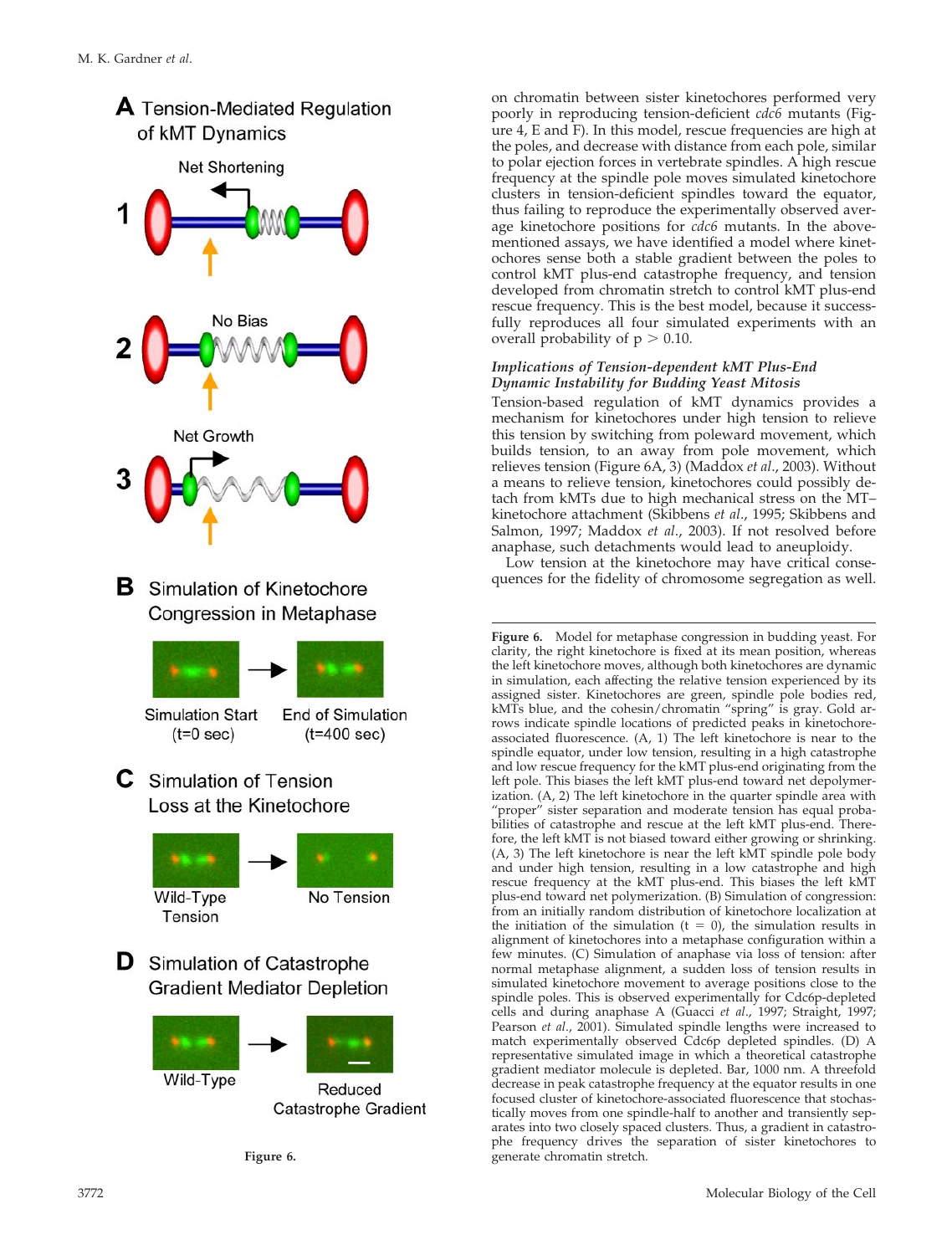Spindle assembly checkpoint signaling requires tension between sister kinetochores (Nicklas and Ward, 1994; Biggins and Murray, 2001; Stern and Murray, 2001; Zhou *et al*., 2002; Biggins and Walczak, 2003; Cleveland *et al*., 2003), and low tension could act to destabilize attachment of MTs to kinetochores (Nicklas *et al*., 2001; Biggins and Walczak, 2003; Dewar *et al*., 2004).

Thus, a model where the kinetochore senses both spindle position to regulate kMT plus-end catastrophe frequency and tension generated via chromatin stretch to regulate kMT plus-end rescue frequency has the overall effect of limiting the range of tensions experienced at the kinetochore compared with a model with position-dependent switching frequencies only. Limiting the range of tensions to intermediate levels (Figure 6A, 2) may help the spindle avoid MT detachment by reducing high forces on the kinetochore and allow the checkpoint to be turned off by limiting low tension. The net result is that both high and low tension on kinetochores are unfavorable, resulting in a congressed state of approximately uniform separation distance between sister kinetochores.

In contrast to Cdc6p-depleted spindles, in which kinetochore localization near the poles suggests that lack of tension results in net depolymerization of kMTs, loss of tension and kMT attachment in *ndc10* kinetochore mutants does not result in significant MT depolymerization (Pearson *et al*., 2003). Therefore, it may be that the kinetochore itself acts to depolymerize kMTs via a catastrophe gradient, an effect that could be antagonized by tension. Loss of attachment could thus allow for net polymerization of MTs, as is observed for interpolar MTs.

#### *A Mechanism for Tension-dependent Regulation of kMT Dynamics*

Our analysis shows that tension promotes kMT assembly by increasing rescue. What could be a mechanism by which tension promotes rescue? One possibility for tension-dependent regulation of kMT dynamics is a purely physical effect that could be mediated by the kinetochore. For example, recent work with the purified components of the Dam1p/ DASH complex shows that the complex forms rings around microtubules in vitro (Miranda *et al*., 2005; Westermann *et al*., 2005). This type of structure could form a sleeve that surrounds the kMT tip and links to other kinetochore components (reviewed by Cheeseman *et al*., 2002), although the existence of rings in vivo remains an open question (Mc-Intosh, 2005). As shown schematically in Figure 7A, the kinetochore-associated sleeve could move toward the kMT minus-end during depolymerization via protofilament splaying and peeling. As a kinetochore moves away from its sister, tension will build in the intervening chromatin (green spring), and in the kinetochore itself (blue spring), advancing the sleeve toward the kMT plus end. This would in turn force kMT protofilaments to straighten (Figure 7B). The straightening of protofilaments could suppress tubulin departures from the kMT tip and thereby promote rescue (Figure 7C).

What would be the force required to promote rescue? The answer hinges on how much energy is required to straighten a curled GDP-tubulin dimer. Previous analyses estimate the mechanical energy stored in the lattice upon GTP hydrolysis to be  $\sim$ 2.1–2.5 k<sub>B</sub>T (Caplow and Shanks, 1996; VanBuren *et al.*, 2002). This amount of energy is equal to  $\sim$  10 pN-nm, so that the force required to straighten one GDP dimer of length 8 nm would be  $F = 10$  pN-nm/8 nm = 1.25 pN. Because there are 13 protofilaments, there would a requirement of  $F_{total} = 13 \times 1.25$  pN = 16 pN. Is this characteristic



**Figure 7.** A speculative mechanism for tension-dependent rescue. (A) In this hypothetical mechanism, the kinetochore sleeve (possibly formed via the Dam1/DASH complex) is pushed toward the kMT minus end via protofilament splaying during depolymerization. Simultaneous depolymerization at the sister kMT plus end tends to build tension, stretching the kinetochore (blue spring) and the chromatin (green spring). (B) As tension builds, the sleeve is pulled toward the kMT plus-end to limit protofilament splay. (C) Protofilament straightening stabilizes the tip against further depolymerization and so promotes rescue. The stabilized tip rescues and starts to polymerize.

force plausible? Previous analysis of chromatin stretching in budding yeast metaphase showed that the centromere proximal chromatin is highly stretched, to the point where individual nucleosomes are almost certainly forced off the chromatin (Pearson *et al*., 2001). Studies with laser tweezers in vitro show that  $\sim$ 15–20 pN is required to force nucleosomes off of double-stranded DNA (Brower-Toland *et al*., 2002). Thus, the typical tension generated via chromatin stretch during yeast metaphase is approximately equal to that estimated as necessary for kMT protofilament straightening.

#### *Models Lacking a Spatial Gradient in Catastrophe Frequency Result in Loss of Sister Kinetochore Separation at Metaphase*

The catastrophe frequency gradient shown in Figure 2A is an essential model element. In a model that includes a spatial gradient in catastrophe frequency, kMT plus-ends experience a peak in catastrophe frequency at the spindle equator. This has the effect of destabilizing kMT plus-ends located at the spindle equator, such that kinetochores tend to cluster on either side of the equator in a bilobed metaphase configuration.

A model in which kinetochores sense both a spatial gradient in catastrophe frequency and attachment site tension to promote rescue results in specific predictions for spindles with a reduced catastrophe gradient, as might be observed in mutants depleted of a theoretical catastrophe gradient mediator molecule (Figure 6D). In simulations with the catastrophe gradient modified such that the peak catastrophe frequency at the equator is threefold less than in wild-type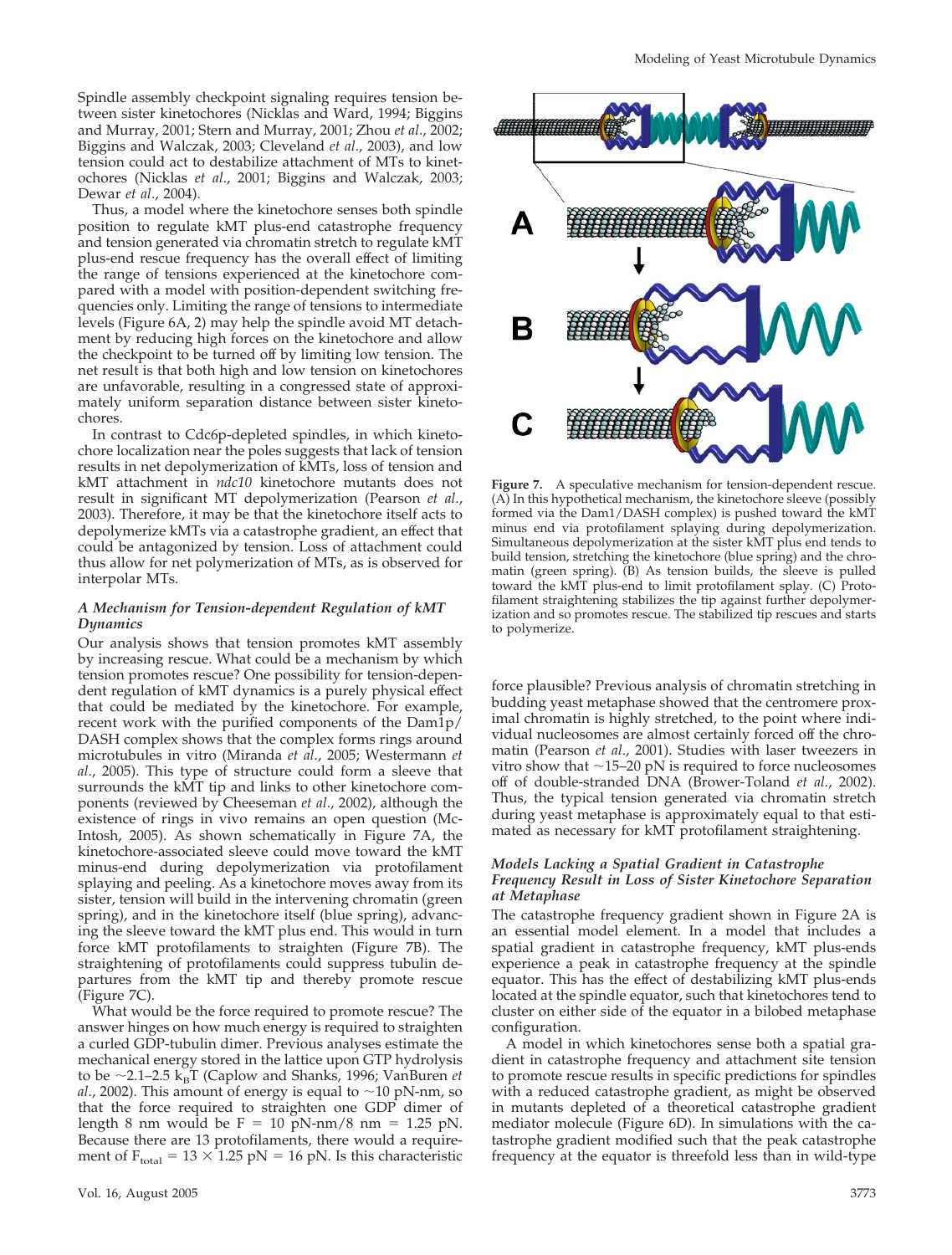simulations, whereas catastrophe frequency at the poles remains unchanged, metaphase kinetochore clusters collapse into a single, focused cluster that stochastically moves between spindle halves and transiently separates into closely spaced separated clusters (representative simulated image, Figure 6D).

What could be the origin of a position-dependent catastrophe gradient? A spatially segregated antagonistic kinase/ phosphatase pair could establish a stable gradient in phospho-state of a regulatory substrate (Brown and Kholodenko, 1999; Sprague *et al*., 2003). If the substrate is capable of promoting kMT catastrophe in a manner dependent on its phosphorylation state, then there will be a position-dependent catastrophe gradient over the length of the spindle. In yeast, Stu2p acts at kMT plus-ends to promote dynamics (Kosco *et al*., 2001; Pearson *et al*., 2003; Van Breugel *et al*., 2003) and may be required to promote transient sister chromatid separation (He *et al*., 2001). Given that Stu2p is known to affect kMT dynamics, it seems to be a likely candidate for the gradient, although it is not clear how phosphorylation might be involved. Another possibility is Gsp1 (Ran), which could modulate kMT dynamics via a gradient of Ran-GTP, an MT stabilizer (Kalab *et al*., 2002). Other microtubuleassociated proteins implicated in regulating MT dynamics, such as Kip3p (an MT depolymerase), Kar3p, Cin8p, or Dam1p could mediate a gradient in kMT plus-end catastrophe as well.

In conclusion, by using computer simulations that account for both presumed kMT dynamics and the imaging of those dynamics, a method we call "model-convolution," we have identified a model for kMT dynamics in the yeast metaphase spindle. Certainly, the mitotic spindle is complex, but our analysis shows that a number of simple models, and even some relatively sophisticated models, ultimately fail to describe the observed behavior. Through a process of continual model scrutiny via integrated modeling and experiment, we expect that alternative plausible scenarios of similar complexity can be tested and key experimental predictions made (e.g., as with Cse4-GFP distribution in the cdc6 mutant). Because individual kMT dynamics have not been resolved in live cells, the ability to simulate kinetochore dynamics in wild-type and genetically manipulated spindles will provide a useful tool for future studies aimed at understanding the complex mechanisms underlying mitosis.

#### **ACKNOWLEDGMENTS**

We thank Bodo Stern and Andrew Murray for providing the *cdc6* strain. We also thank Mark Winey for providing yeast microscopy data and for helpful suggestions on the manuscript. This study was funded by National Science Foundation Career Award BES 9984955 (to D.J.O.), National Institutes of Health Grant GM-24364 (to E.D.S.), and National Institutes of Health Grant GM-32238 (to K.S.B.).

#### **REFERENCES**

Biggins, S., and Murray, A. W. (2001). The budding yeast protein kinase Ipl1/Aurora allows the absence of tension to activate the spindle checkpoint. Genes Dev. *15*, 3118–3129.

Biggins, S., and Walczak, C. E. (2003). Captivating capture: how microtubules attach to kinetochores. Curr. Biol. *13*, R449–460.

Brower-Toland, B. D., Smith, C. L., Yeh, R. C., Lis, J. T., Peterson, C. L., and Wang, M. D. (2002). Mechanical disruption of individual nucleosomes reveals a reversible multistage release of DNA. Proc. Natl. Acad. Sci. USA *99*, 1960– 1965.

Brown, G. C., and Kholodenko, B. N. (1999). Spatial gradients of cellular phospho-proteins. FEBS Lett. *457*, 452–454.

Caplow, M., and Shanks, J. (1996). Evidence that a single monolayer tubulin-GTP cap is both necessary and sufficient to stabilize microtubules. Mol. Biol. Cell *7*, 663–675.

Carminati, J. L., and Stearns, T. (1997). Microtubules orient the mitotic spindle in yeast through dynein-dependent interactions with the cell cortex. J. Cell Biol. *138*, 629–641.

Cheeseman, I. M., Drubin, D. G., and Barnes, G. (2002). Simple centromere, complex kinetochore: linking spindle microtubules and centromeric DNA in budding yeast. J. Cell Biol. *157*, 199–203.

Chen, Y., Baker, R. E., Keith, K. C., Harris, K., Stoler, S., and Fitzgerald-Hayes, M. (2000). The N terminus of the centromere H3-like protein Cse4p performs an essential function distinct from that of the histone fold domain. Mol. Cell. Biol. *20*, 7037–7048.

Cimini, D., Cameron, L. A., and Salmon, E. D. (2004). Anaphase spindle mechanics prevent mis-segregation of merotelically oriented chromosomes. Curr. Biol. *14*, 2149–2155.

Cleveland, D. W., Mao, Y., and Sullivan, K. F. (2003). Centromeres and kinetochores: from epigenetics to mitotic checkpoint signaling. Cell *112*, 407– 421.

Dewar, H., Tanaka, K., Nasmyth, K., and Tanaka, T. U. (2004). Tension between two kinetochores suffices for their bi-orientation on the mitotic spindle. Nature *428*, 93–97.

Goshima, G., and Yanagida, M. (2001). Time course analysis of precocious separation of sister centromeres in budding yeast: continuously separated or frequently reassociated? Genes Cells *6*, 765–773.

Guacci, V., Hogan, E., and Koshland, D. (1997). Centromere position in budding yeast: evidence for anaphase A. Mol. Biol. Cell *8*, 957–972.

Gupta, M. L., Jr., Bode, C. J., Thrower, D. A., Pearson, C. G., Suprenant, K. A., Bloom, K. S., and Himes, R. H. (2002). beta-Tubulin C354 mutations that severely decrease microtubule dynamics do not prevent nuclear migration in yeast. Mol. Biol. Cell *13*, 2919–2932.

He, X., Asthana, S., and Sorger, P. K. (2000). Transient sister chromatid separation and elastic deformation of chromosomes during mitosis in budding yeast. Cell *101*, 763–775.

He, X., Rines, D. R., Espelin, C. W., and Sorger, P. K. (2001). Molecular analysis of kinetochore-microtubule attachment in budding yeast. Cell *106*, 195–206.

Howard, J., and Hyman, A. A. (2003). Dynamics and mechanics of the microtubule plus end. Nature *422*, 753–758.

Inoue, S., and Salmon, E. D. (1995). Force generation by microtubule assembly/disassembly in mitosis and related movements. Mol. Biol. Cell *6*, 1619– 1640.

Kalab, P., Weis, K., and Heald, R. (2002). Visualization of a Ran-GTP gradient in interphase and mitotic *Xenopus* egg extracts. Science *295*, 2452–2456.

Kosco, K. A., Pearson, C. G., Maddox, P. S., Wang, P. J., Adams, I. R., Salmon, E. D., Bloom, K., and Huffaker, T. C. (2001). Control of microtubule dynamics by Stu2p is essential for spindle orientation and metaphase chromosome alignment in yeast. Mol. Biol. Cell *12*, 2870–2880.

Krishnan, V., Nirantar, S., Crasta, K., Cheng, A. Y., and Surana, U. (2004). DNA replication checkpoint prevents precocious chromosome segregation by regulating spindle behavior. Mol. Cell *16*, 687–700.

Maddox, P., Bloom, K., and Salmon, E. D. (2000). Polarity and dynamics of microtubule assembly in the budding yeast *Saccharomyces cerevisiae*. Nat. Cell Biol. *2*, 36–41.

Maddox, P., Straight, A., Coughlin, P., Mitchison, T. J., and Salmon, E. D. (2003). Direct observation of microtubule dynamics at kinetochores in *Xenopus* extract spindles: implications for spindle mechanics. J. Cell Biol. *162*, 377–382.

McIntosh, J. R. (2005). Rings around kinetochore microtubules in yeast. Nat. Struct. Mol. Biol. *12*, 210–212.

Meluh, P. B., Yang, P., Glowczewski, L., Koshland, D., and Smith, M. M. (1998). Cse4p is a component of the core centromere of *Saccharomyces cerevisiae*. Cell *94*, 607–613.

Miranda, J. J., De Wulf, P., Sorger, P. K., and Harrison, S. C. (2005). The yeast DASH complex forms closed rings on microtubules. Nat. Struct. Mol. Biol. *12*, 138–143.

Nasmyth, K. (2002). Segregating sister genomes: the molecular biology of chromosome separation. Science *297*, 559–565.

Nicklas, R. B. (1988). The forces that move chromosomes in mitosis. Annu. Rev. Biophys. Biophys. Chem. *17*, 431–449.